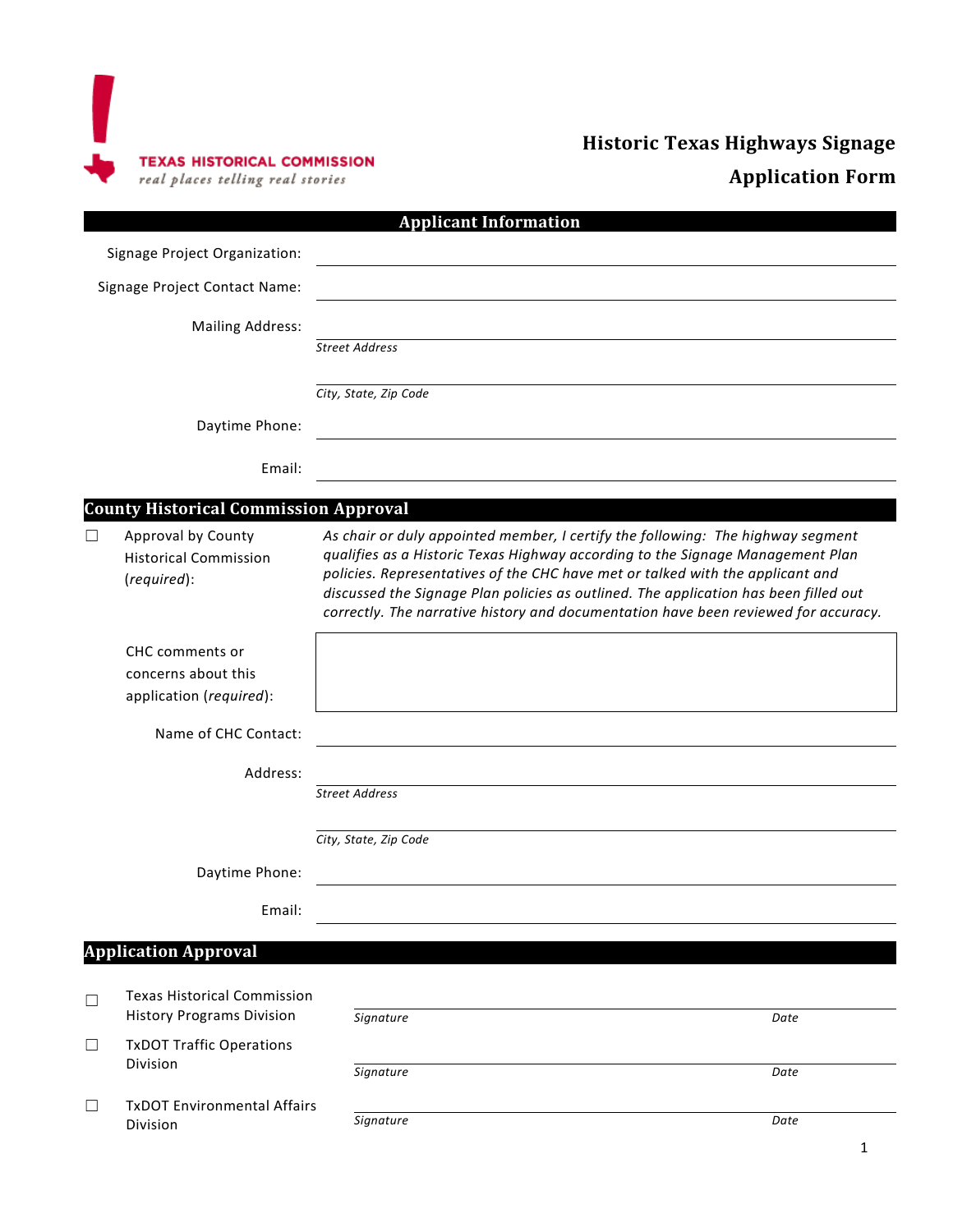#### **Submission Checklist**

*Enclosed are [check off as applicable]*

- $\Box$  1. Completed Application Form documenting historic overview of highway segment proposed for signage, historic and/or engineering significance of highway segment, identification and assessment of intrinsic qualities within the context of the historic highway, and evaluation of integrity of route proposed for signage.
- $\Box$  2. Supporting documentation, including historical aerials, photos, and maps; newspaper articles, auto guides, TxDOT documents and drawings, postcards, city directories, etc.
- $\Box$  3. Sign Plan documents, including map(s) identifying boundaries of road segment proposed for signage, signage locations, type, and count. Detailed location maps should include a table listing number, type(s), and sizes of each sign. Include schematic sign design drawings and specifications based on templates.
- ☐ 4. Schedule of all partnerships and funding mechanisms proposed for the fabrication, installation, and management of signage.
- $\square$  5. Advance Funding Agreement (unsigned, until application is approved by TxDOT).

#### **Signage Project Summary**

*Provide details about the roadway or road segment proposed for signage.*

#### **Historic Texas Highway Route Designation/Name:**

| County                                                          |  |  |
|-----------------------------------------------------------------|--|--|
| Town (nearest town in same county on current state highway map) |  |  |
| <b>TxDOT District</b>                                           |  |  |
| <b>Current Route Designation/Name</b>                           |  |  |
| CS No. (xxxx-xx)                                                |  |  |
| Length of segment to be signed                                  |  |  |
| Number of signs to be installed                                 |  |  |
| Start point (approx.) Latitude/Longitude                        |  |  |
| End point (approx.) Latitude/Longitude                          |  |  |
|                                                                 |  |  |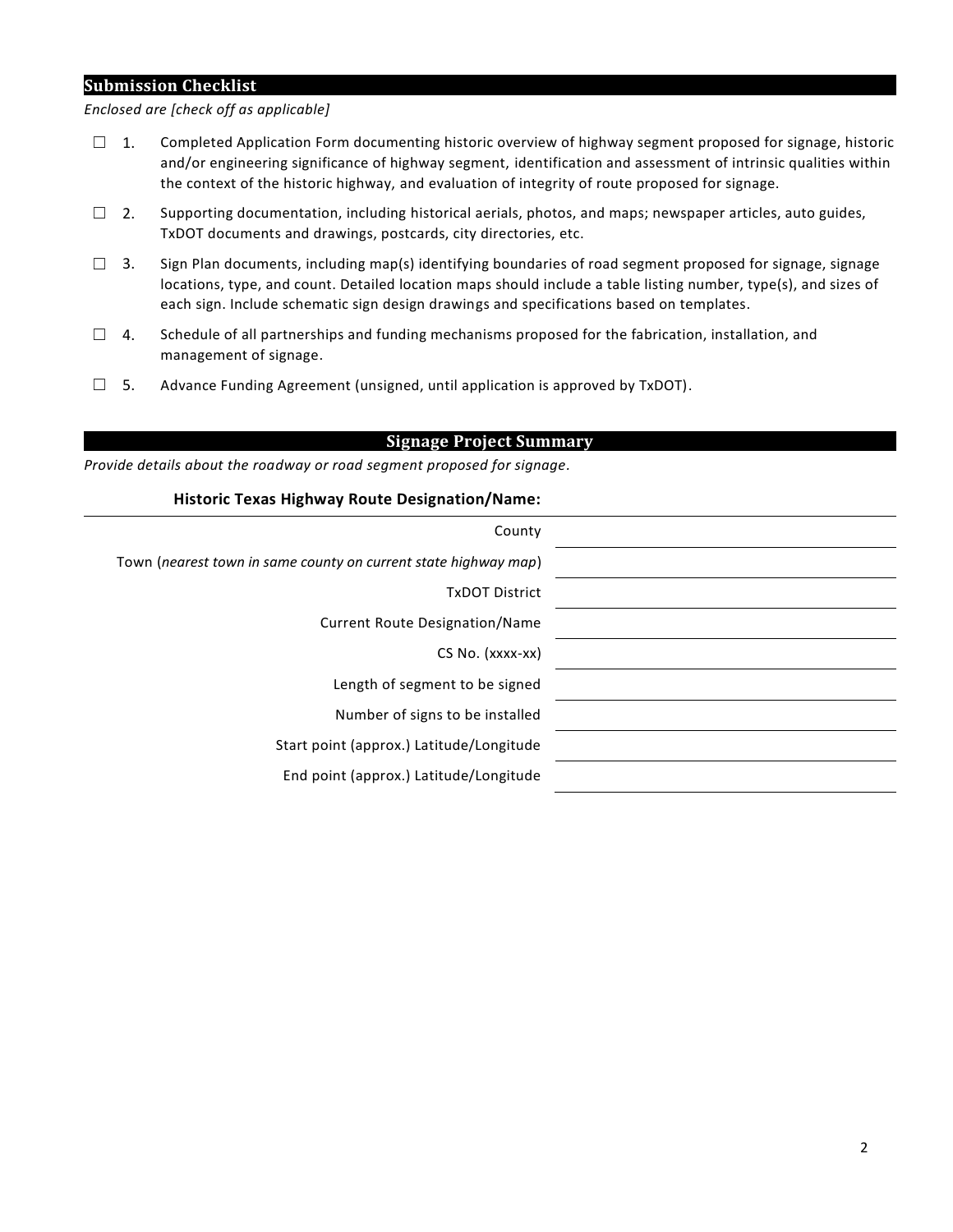## **Historic Overview**

*Provide a brief historic overview detailing the background of the roadway or road segment proposed for signage. Refer to the* Signage Management Plan *for elements to be included within the historic overview.*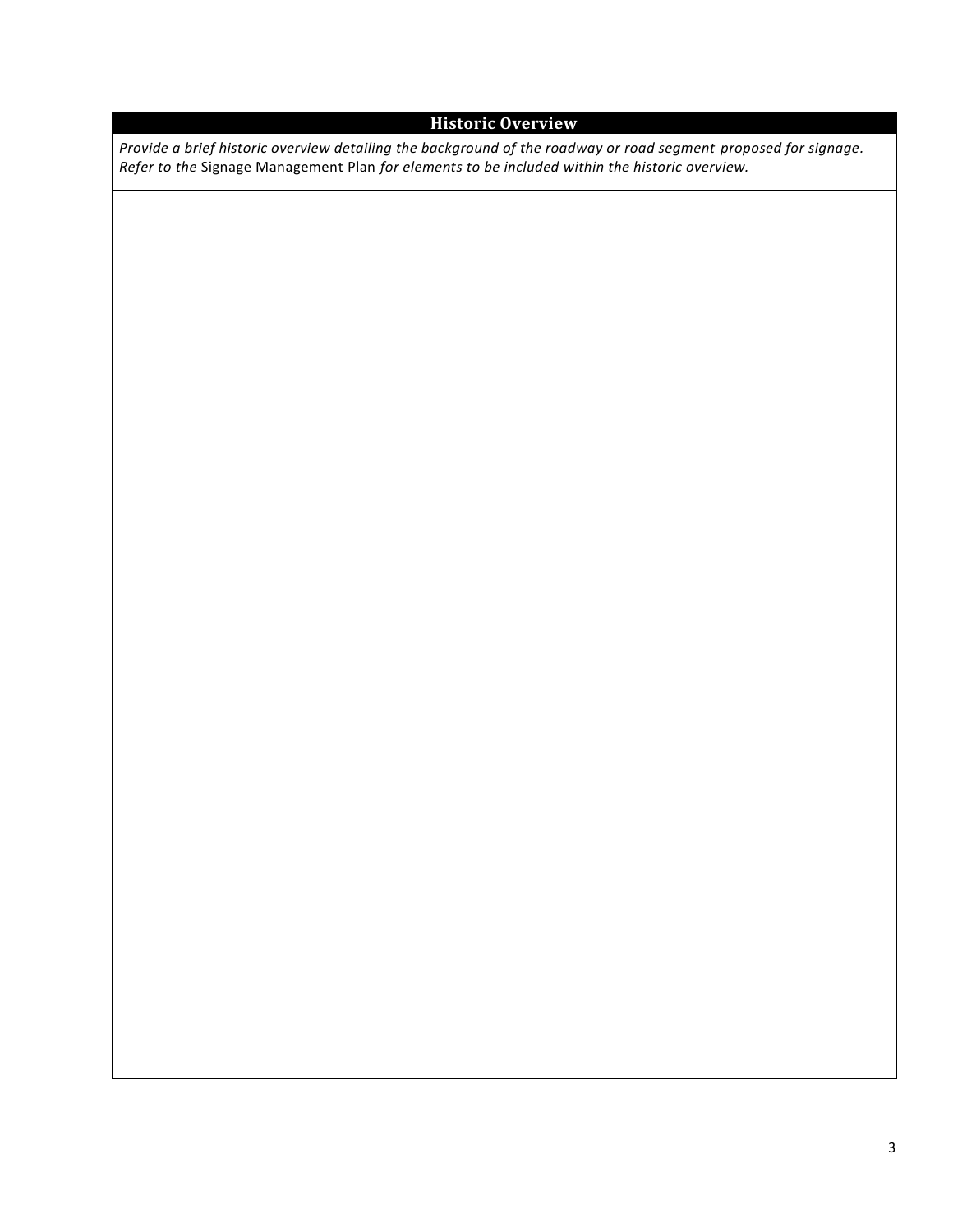#### **Historical Significance**

*Determine the significance of the road segment in relation to the overall historic highway. Delineate the events, trends, persons, and/or the architectural/engineering elements for which the highway derives its significance.* 

Period(s) of Significance for Historic Highway:

### **Intrinsic Qualities**

*Provide supporting documentation for each evaluation factor (if any), including historic aerials, current and historical photographs, maps, and/or archival research to verify the intrinsic qualities embodied by the route proposed for signage. This can include any or all of the intrinsic qualities of historic, scenic, and/or recreational.*

1. Provide an inventory of the natural and manmade features along the road segment that contribute to the current appreciation and understanding of the historic highway. Note whether the features have been previously designated for their **historical or architectural significance**.

2. What **scenic qualities** does the road segment possess and how do these qualities relate to the roadway environment present during the period of significance for the historic highway?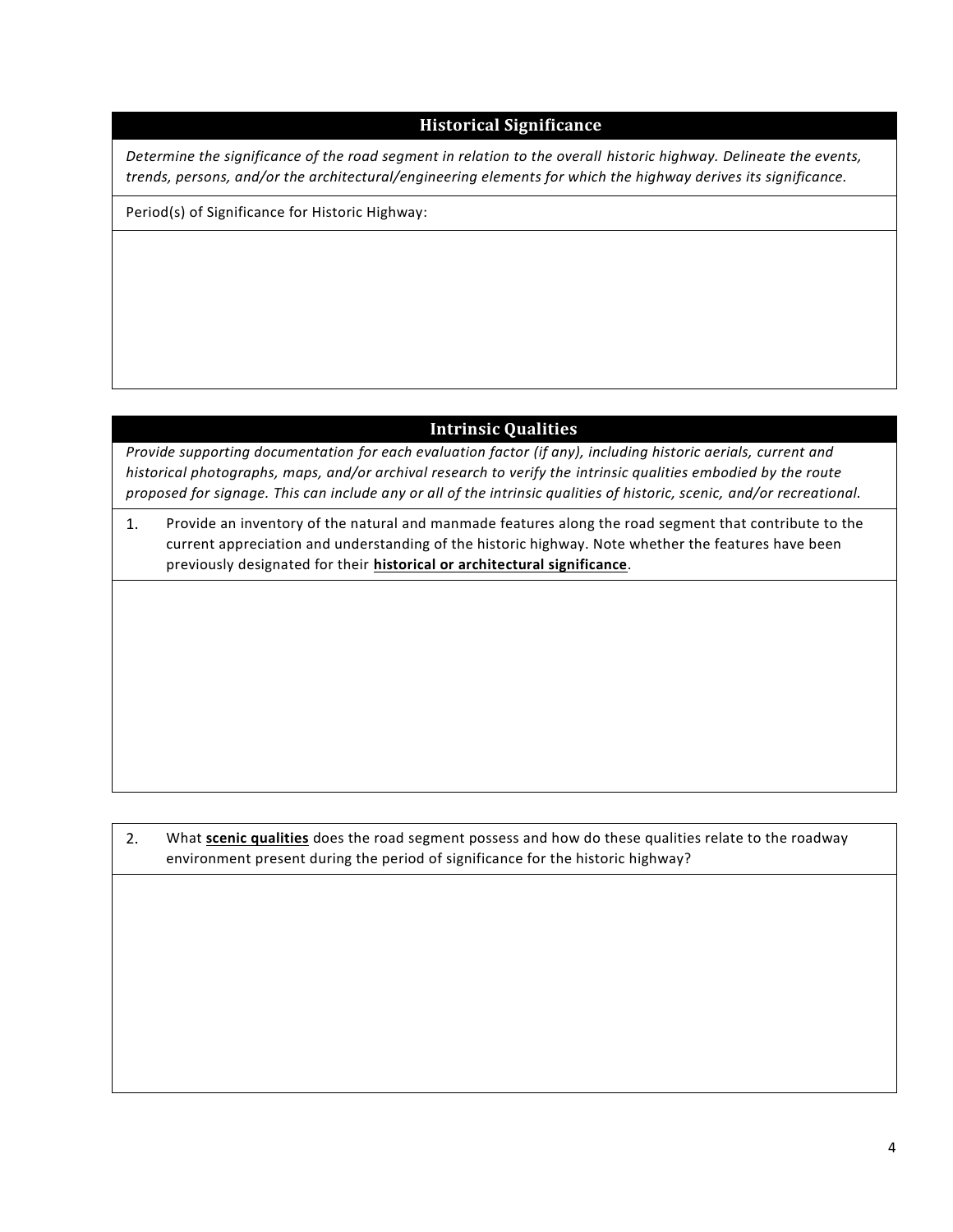3. Do **recreational opportunities** exist along the road segment? If so, was the alignment of the historic highway selected to provide access to this activity? Provide an inventory of recreational experiences along the route and describe how they relate to the historic use of the route.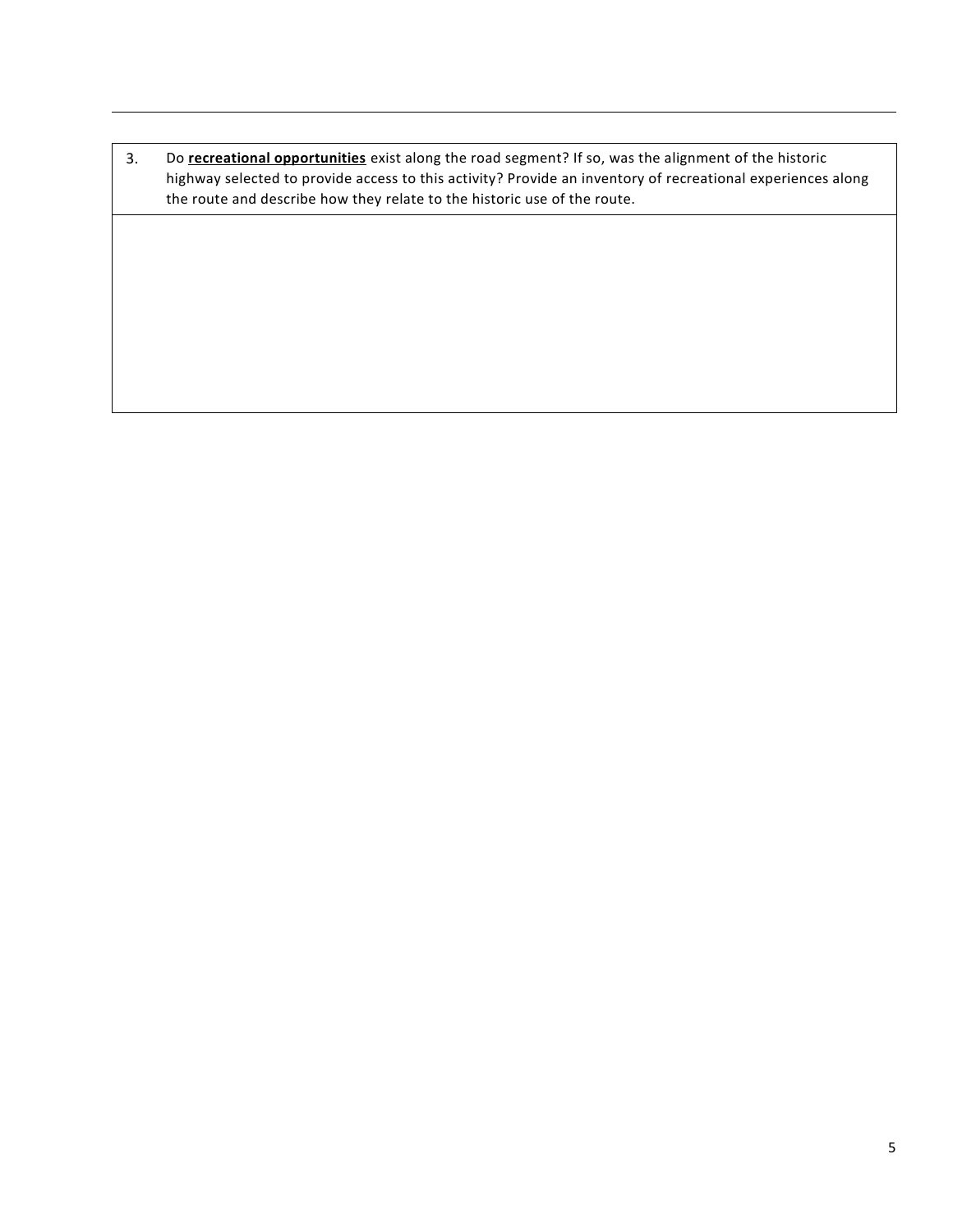### **Integrity of Route**

*Provide supporting documentation for each evaluation factor (location, design, materials and workmanship, setting and feeling), including historic aerials, current photographs, maps, and/or archival research to verify the integrity of the route proposed for signage. Compare your supporting documentation to the actual physical conditions of today's roadway to provide answers for each evaluation factor below.*

1. **LOCATION**: Does the entire route proposed for signage remain on the historic alignment? If not, describe how the route has changed over time and what portion of the route included in the signage plan is associated with the historic alignment.

2. **DESIGN**: Describe how the route retains its historic design characteristics (width, horizontal and vertical alignments). List the remaining historic features of the road segment (culverts, curbs, medians, bridges).

3. **MATERIALS and WORKMANSHIP**: Are historic materials (road material, striping, bridges, culverts, etc.) visible along the route proposed for signage? Describe extent of historic materials clearly visible along the route, including the current condition of each element.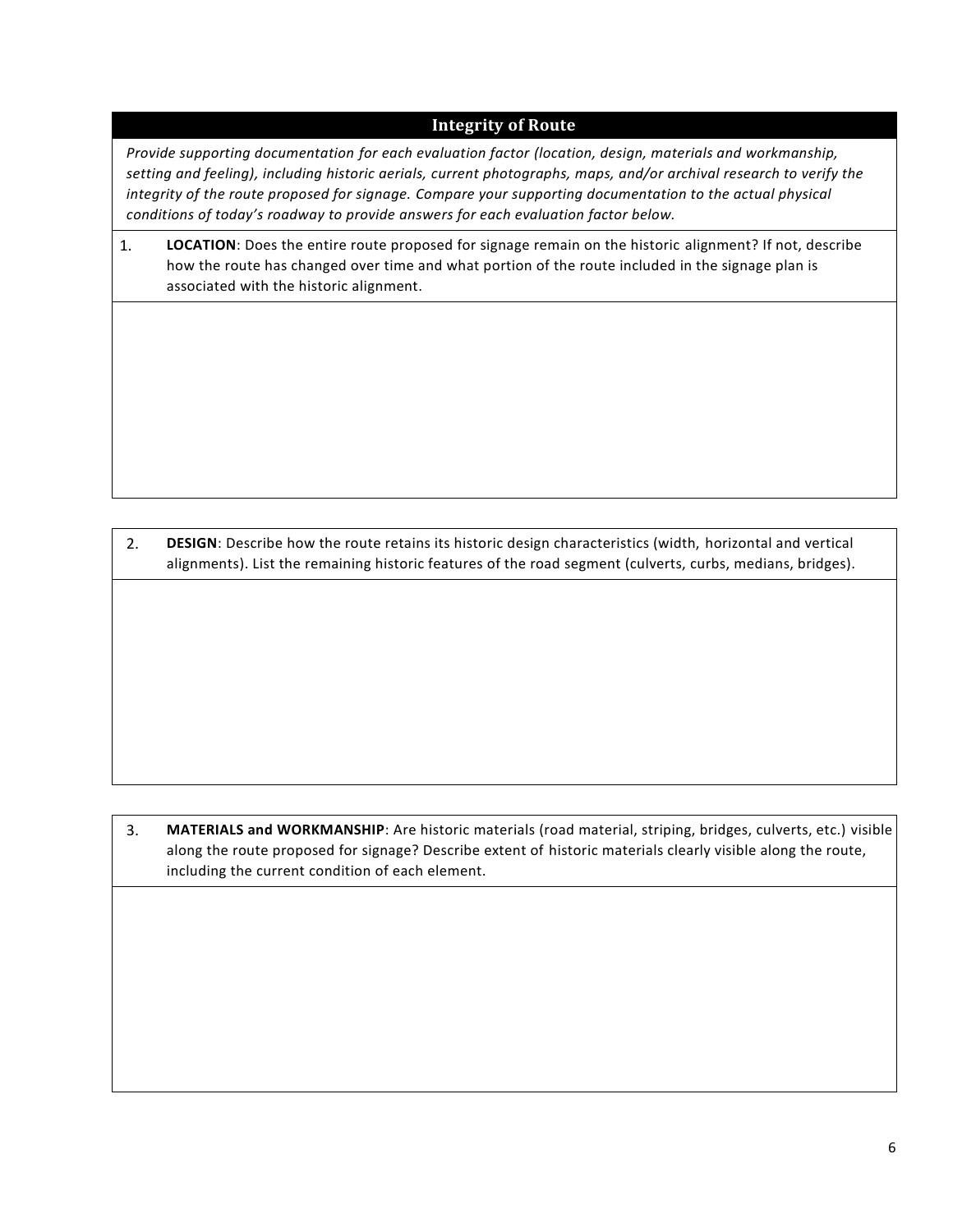4. **SETTING and FEELING**: How does the current viewshed (roadside architecture, landscaping features, scenic vistas) convey the intrinsic qualities and associations of the historic highway? List features that date from the period of significance for the road segment and describe their current condition.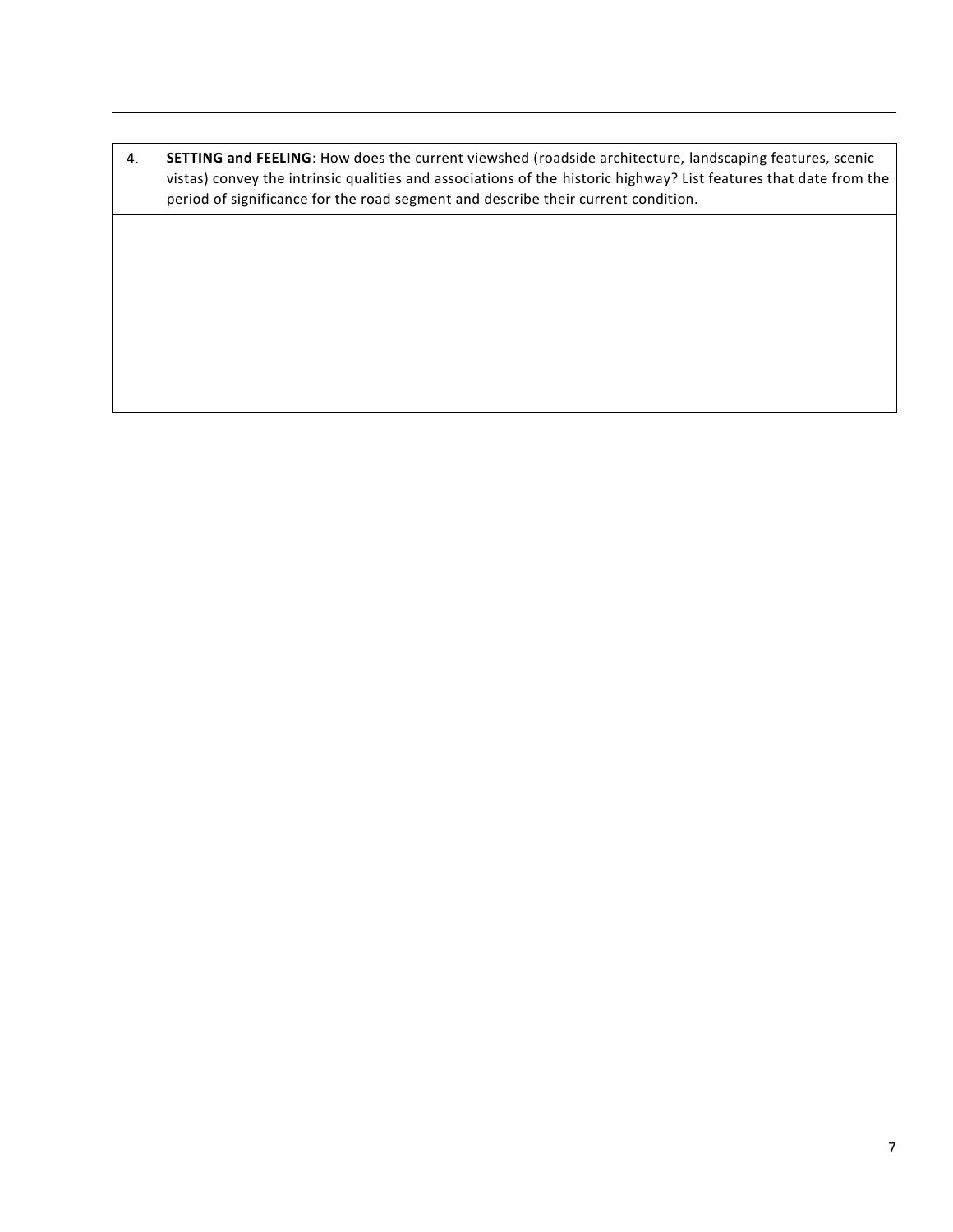| <b>Signage Type and Design</b><br>Identify the type, design, and count of signs to be installed along route. Provide corresponding map that<br>delineates the signage project boundaries, sign locations, type, and count.<br><b>Historic Texas Highway Route Designation/Name:</b> |                     |  |  |  |
|-------------------------------------------------------------------------------------------------------------------------------------------------------------------------------------------------------------------------------------------------------------------------------------|---------------------|--|--|--|
|                                                                                                                                                                                                                                                                                     |                     |  |  |  |
|                                                                                                                                                                                                                                                                                     |                     |  |  |  |
| Insert sign design.                                                                                                                                                                                                                                                                 | Insert sign design. |  |  |  |
| # of signs                                                                                                                                                                                                                                                                          | # of signs          |  |  |  |
| Insert sign design.                                                                                                                                                                                                                                                                 | Insert sign design. |  |  |  |
| # of signs                                                                                                                                                                                                                                                                          | # of signs          |  |  |  |
|                                                                                                                                                                                                                                                                                     |                     |  |  |  |
| Insert sign design.                                                                                                                                                                                                                                                                 | Insert sign design. |  |  |  |
| # of signs                                                                                                                                                                                                                                                                          | # of signs          |  |  |  |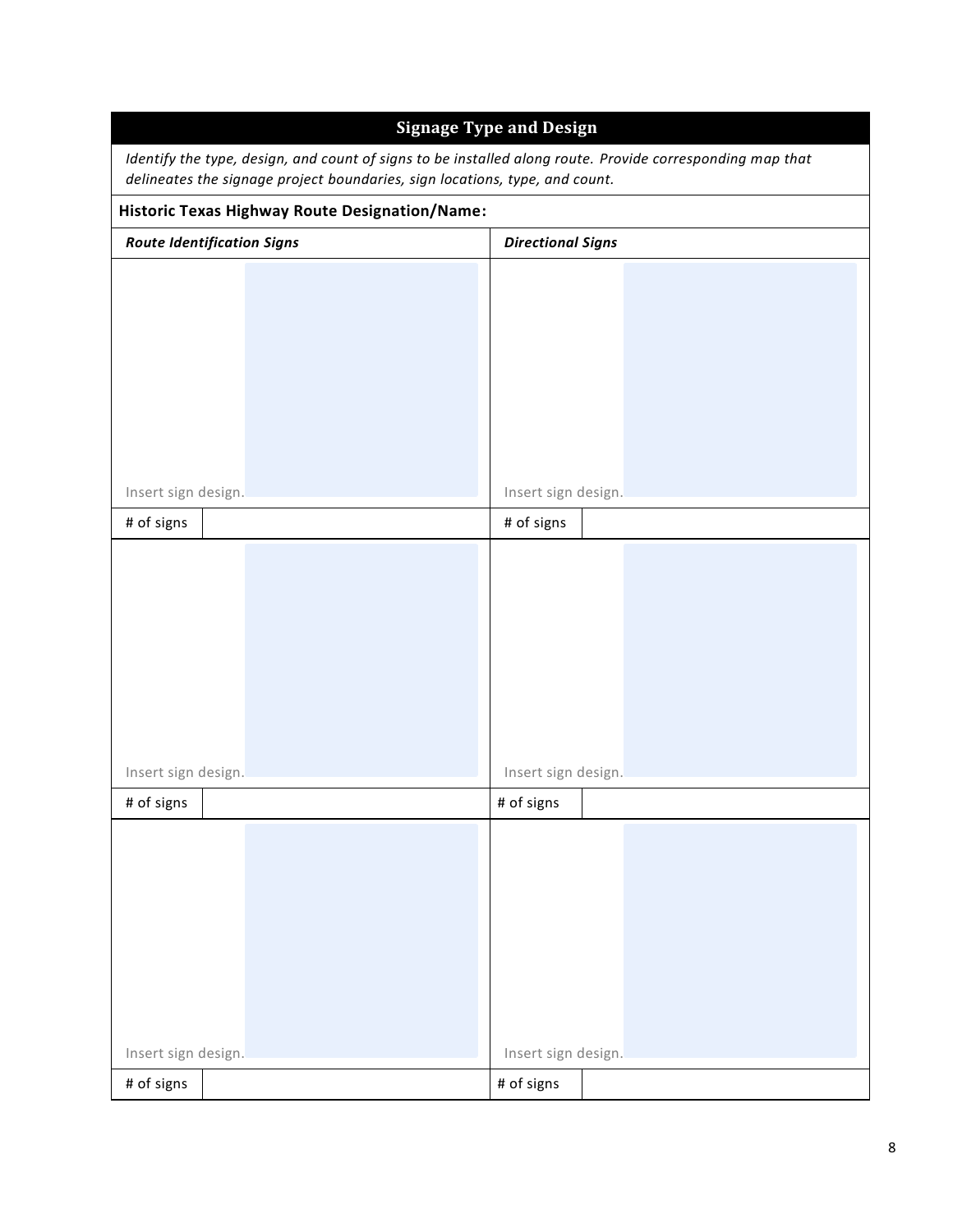### **Design Drawings, Specifications, and Project Location Maps**

☐*Provide corresponding drawings that delineate the signage project boundaries, sign locations, type, and count. Include as any maps as are needed to clearly show the required information.*

| <b>Interpretive Signage</b>                                                                                    |                                                                                           |                       |  |  |  |
|----------------------------------------------------------------------------------------------------------------|-------------------------------------------------------------------------------------------|-----------------------|--|--|--|
| $\Box$ N/A (Not applicable)                                                                                    |                                                                                           |                       |  |  |  |
| Complete this section only if applying for Interpretive Signage at TxDOT Safety Rest Areas or Scenic Turnouts. |                                                                                           |                       |  |  |  |
| □                                                                                                              | Applying for Interpretive Signage at TxDOT Safety Rest Areas or Scenic turn-outs          |                       |  |  |  |
| $\Box$                                                                                                         | Safety Rest Area address                                                                  |                       |  |  |  |
|                                                                                                                | County                                                                                    |                       |  |  |  |
|                                                                                                                | Town (nearest town in same county on<br>current state highway map)                        |                       |  |  |  |
|                                                                                                                | <b>TxDOT District</b>                                                                     |                       |  |  |  |
|                                                                                                                | <b>Current Route Designation/Name</b>                                                     |                       |  |  |  |
|                                                                                                                | CSJ No.                                                                                   |                       |  |  |  |
| $\Box$                                                                                                         | <b>TxDOT Coordination Contact Information</b>                                             |                       |  |  |  |
|                                                                                                                | Address:                                                                                  |                       |  |  |  |
|                                                                                                                |                                                                                           | <b>Street Address</b> |  |  |  |
|                                                                                                                |                                                                                           |                       |  |  |  |
|                                                                                                                |                                                                                           | City                  |  |  |  |
|                                                                                                                | Daytime Phone:                                                                            |                       |  |  |  |
|                                                                                                                | Email:                                                                                    |                       |  |  |  |
| $\Box$                                                                                                         | Submit proofs for review and approval                                                     |                       |  |  |  |
| □                                                                                                              | Obtain permissions for graphics, copy of permissions included as supporting documentation |                       |  |  |  |